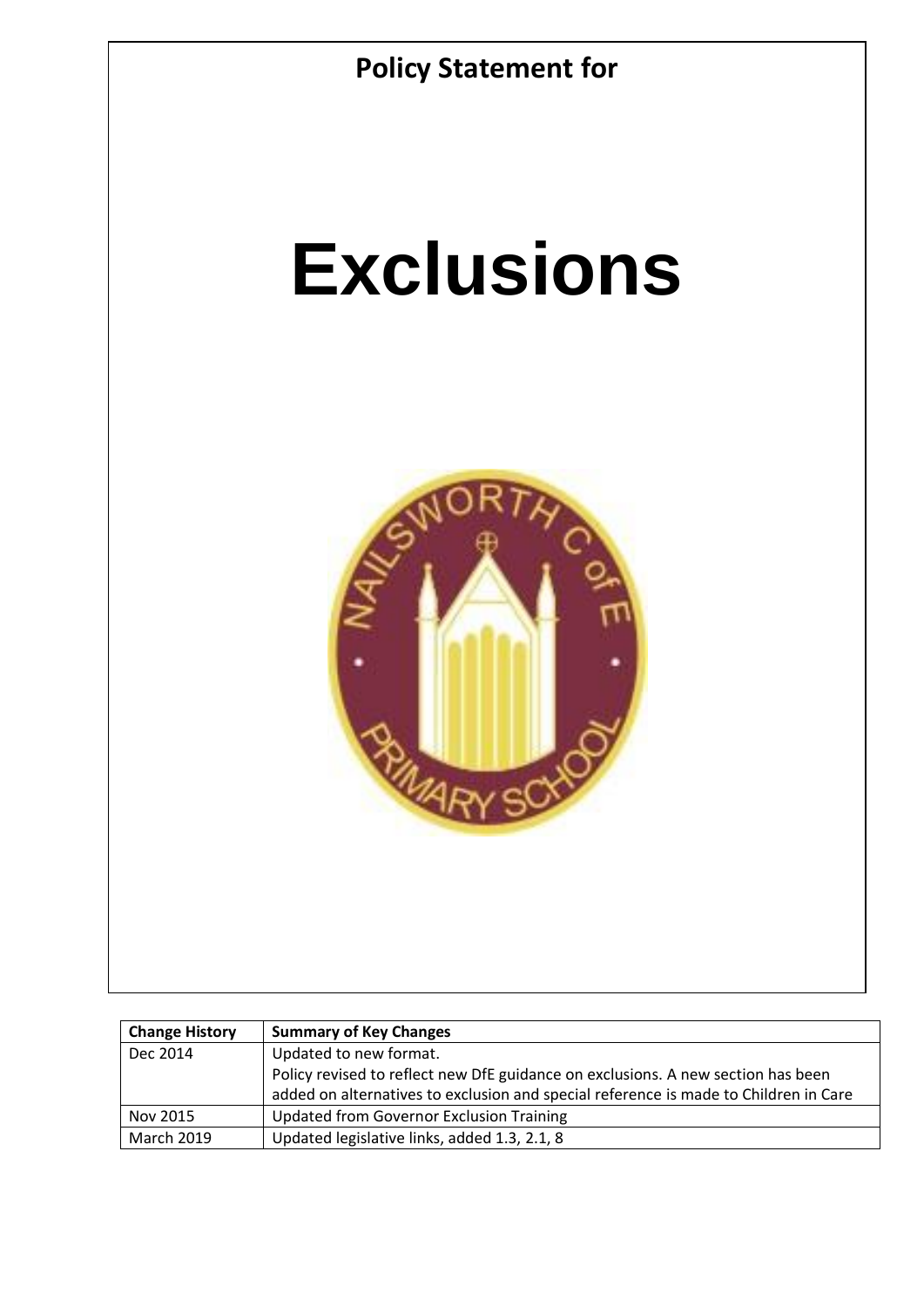| $\mathbf{1}$ | Introduction                                                                                                                                                                                                                                                                                                                                                             |                                                                                                                                                                                |  |  |
|--------------|--------------------------------------------------------------------------------------------------------------------------------------------------------------------------------------------------------------------------------------------------------------------------------------------------------------------------------------------------------------------------|--------------------------------------------------------------------------------------------------------------------------------------------------------------------------------|--|--|
| 1.1          | Nailsworth CE Primary School will ensure that its Exclusion Policy conforms to legal requirement.<br>In particular these include:                                                                                                                                                                                                                                        |                                                                                                                                                                                |  |  |
|              | Exclusion from Maintained Schools, Academies and Pupil Referral Units in England<br>(2017), DfE:                                                                                                                                                                                                                                                                         |                                                                                                                                                                                |  |  |
|              |                                                                                                                                                                                                                                                                                                                                                                          | https://assets.publishing.service.gov.uk/government/uploads/system/uploads/attachm<br>ent data/file/641418/20170831 Exclusion Stat guidance Web version.pdf                    |  |  |
|              |                                                                                                                                                                                                                                                                                                                                                                          | Exclusion from Maintained Schools, Academies & Alternative Provision Schools - A guide<br>and information for Headteachers in Gloucestershire, Gloucestershire County Council, |  |  |
|              |                                                                                                                                                                                                                                                                                                                                                                          | Jan 2018: https://www.gloucestershire.gov.uk/media/1519496/la-exicusion-guide-for-                                                                                             |  |  |
|              | headteachers-january-2018.pdf                                                                                                                                                                                                                                                                                                                                            |                                                                                                                                                                                |  |  |
|              | Equality Act 2010: https://www.legislation.gov.uk/ukpga/2010/15/contents                                                                                                                                                                                                                                                                                                 |                                                                                                                                                                                |  |  |
|              | In partnership with parents, Nailsworth CE Primary School will work to ensure that pupils<br>understand the reasons for our expectations of appropriate behaviour and that pupils conform<br>to the code of conduct and school rules. Schools owe a duty of care to keep pupils safe as part<br>of their responsibility to provide a calm learning environment for them. |                                                                                                                                                                                |  |  |
|              | The School will work with the council's Education Entitlement and Exclusion (EE&I) team to<br>ensure it is following best practice with regard to strategies to prevent exclusions, alternatives to<br>exclusion and managed moves. These are set out at Section 5.                                                                                                      |                                                                                                                                                                                |  |  |
| 1.2          | UK law applies to Nailsworth C.E Primary school as it does everywhere else. There are certain<br>things which are forbidden, not just because we may disapprove of them, but because they are<br>against the law. These include:                                                                                                                                         |                                                                                                                                                                                |  |  |
|              | Drinking alcohol under age                                                                                                                                                                                                                                                                                                                                               | Abusive behaviour                                                                                                                                                              |  |  |
|              | Physical violence                                                                                                                                                                                                                                                                                                                                                        | Sexist and racist behaviour                                                                                                                                                    |  |  |
|              | Damage of property                                                                                                                                                                                                                                                                                                                                                       | Smoking                                                                                                                                                                        |  |  |
|              | Possessing any offensive weapons                                                                                                                                                                                                                                                                                                                                         | Theft                                                                                                                                                                          |  |  |
|              | Possessing and/or using illegal drugs                                                                                                                                                                                                                                                                                                                                    | Threatening behaviour                                                                                                                                                          |  |  |
| 1.3          | Only a headteacher can exclude a pupil and this must be on disciplinary grounds.<br>Any decisions will be lawful with respect to legislation relating directly to exclusions and the<br>school's wider legal duties. They will be rational, reasonable, fair and proportionate to the<br>action causing the exclusion.                                                   |                                                                                                                                                                                |  |  |

| Owner:                  | <b>Standards Committee</b> | Delegated To                    | Headteacher       |
|-------------------------|----------------------------|---------------------------------|-------------------|
| <b>Review Frequency</b> | Two Years                  | Updated                         | Feb 2019          |
|                         |                            | Date ratified by Governing Body | <b>March 2019</b> |
| Version                 | 2.1                        | <b>Next Review</b>              | Feb 2021          |
| <b>Review Author</b>    | <b>PS</b>                  | Published on Website            | Yes               |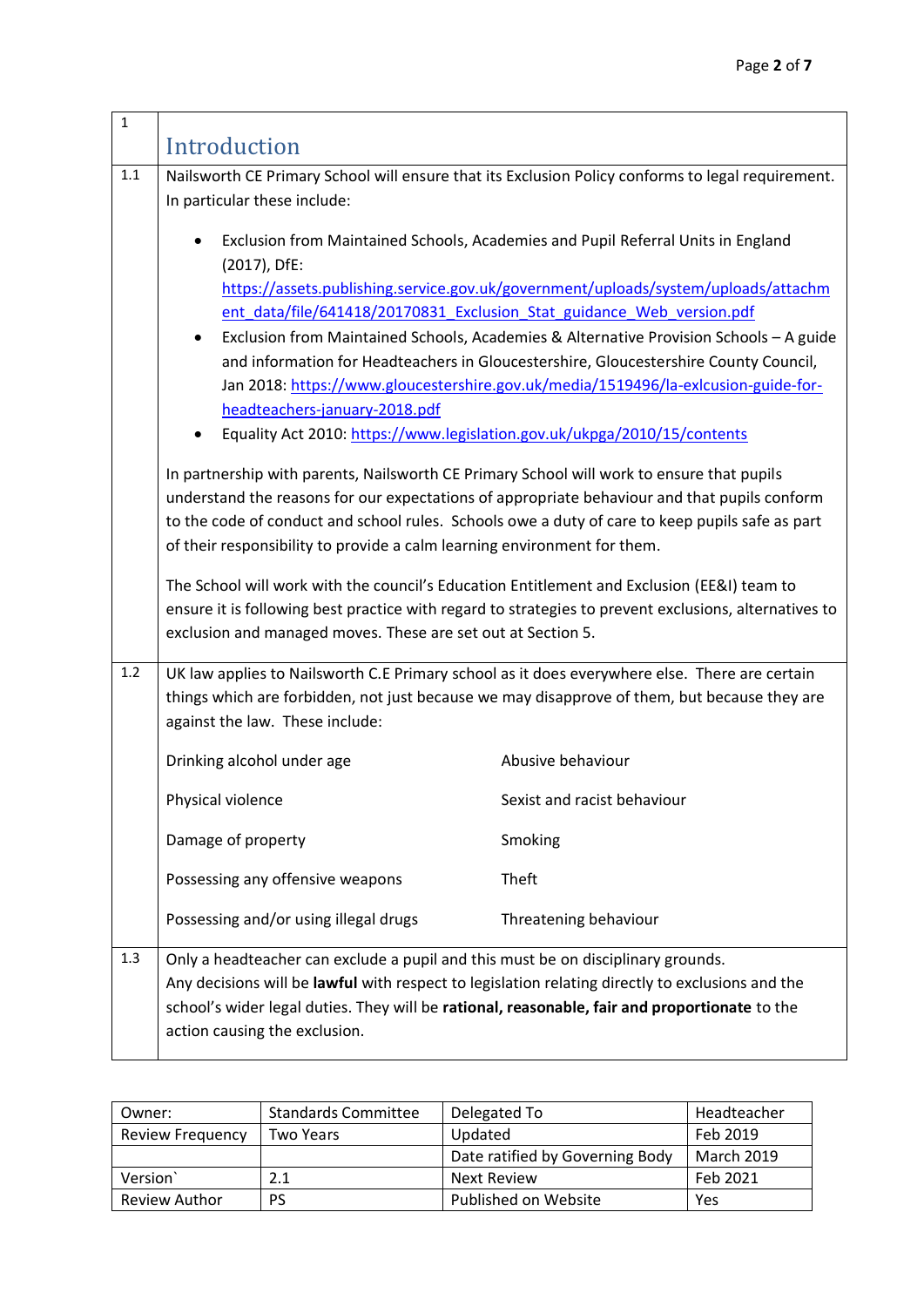| $\overline{2}$ |                                                                                                                                                                                                                                                                                                                                                                                                                                                                                                                                                                                                                                                                                                                                           |
|----------------|-------------------------------------------------------------------------------------------------------------------------------------------------------------------------------------------------------------------------------------------------------------------------------------------------------------------------------------------------------------------------------------------------------------------------------------------------------------------------------------------------------------------------------------------------------------------------------------------------------------------------------------------------------------------------------------------------------------------------------------------|
|                | <b>Exclusions</b>                                                                                                                                                                                                                                                                                                                                                                                                                                                                                                                                                                                                                                                                                                                         |
|                | Exclusions will range in length; an exclusion may be for a short fixed term for half, one or two<br>days, or lengthier for more serious incidents.                                                                                                                                                                                                                                                                                                                                                                                                                                                                                                                                                                                        |
|                | In all cases, the School will discuss with parents a strategy to reintegrate pupils who return to<br>school after a fixed period exclusion.                                                                                                                                                                                                                                                                                                                                                                                                                                                                                                                                                                                               |
| 2.1            | A decision to exclude a pupil permanently would usually be a final step in a process for dealing<br>with disciplinary offences - an acknowledgement by the school that it has exhausted all available<br>strategies for dealing with the pupil; it is normally used as a last resort. As a school, we should<br>demonstrate that we are already using a range of strategies to support this student.                                                                                                                                                                                                                                                                                                                                      |
| 2.2            | In the event of physical aggression towards a staff member depending on the incident and                                                                                                                                                                                                                                                                                                                                                                                                                                                                                                                                                                                                                                                  |
|                | severity could lead to immediate permanent exclusion.                                                                                                                                                                                                                                                                                                                                                                                                                                                                                                                                                                                                                                                                                     |
| 2.3            | Fixed Period Exclusions (up to 45 days per school year) or Permanent Exclusions are the ultimate                                                                                                                                                                                                                                                                                                                                                                                                                                                                                                                                                                                                                                          |
|                | sanction of the school. The decision to invoke these most serious of disciplinary measures will                                                                                                                                                                                                                                                                                                                                                                                                                                                                                                                                                                                                                                           |
|                | not be taken lightly. Where a pupil has several fixed term exclusions that may lead to a                                                                                                                                                                                                                                                                                                                                                                                                                                                                                                                                                                                                                                                  |
|                | permanent exclusion a Pastoral Support Plan (PSP) or a SEND MyPlanPlus will be set up.                                                                                                                                                                                                                                                                                                                                                                                                                                                                                                                                                                                                                                                    |
| 2.4            | Exclusions will normally be the result of:                                                                                                                                                                                                                                                                                                                                                                                                                                                                                                                                                                                                                                                                                                |
|                | <b>Bullying</b><br>Theft<br>Sexist and racist behaviour<br>Acts of violence against any member of the school community (including fighting or<br>$\bullet$<br>physical assaults on other pupils)<br>Verbal abuse to any member of staff<br>An illegal or criminal act on the school premises<br>٠<br>Possession of any weapon<br>$\bullet$<br>Acts of malicious vandalism<br>An accumulation of anti social and/or disruptive behaviour which is jeopardising the<br>effective learning and/or welfare of other pupils<br>Bad behaviour outside school can be considered grounds for exclusion where misbehaviour<br>occurs whilst a pupil is:<br>Taking part in a school organised or related activity<br>٠<br>Travelling to/from school |
|                | Wearing the uniform that identifies them as a pupil of Nailsworth School                                                                                                                                                                                                                                                                                                                                                                                                                                                                                                                                                                                                                                                                  |
| 2.5            | The decision to exclude a pupil from school rests solely with the Headteacher and in their<br>absence the Deputy Headteacher who will make it clear they are acting in the Headteacher's<br>absence.                                                                                                                                                                                                                                                                                                                                                                                                                                                                                                                                      |

| Owner:                  | <b>Standards Committee</b> | Delegated To                    | Headteacher       |
|-------------------------|----------------------------|---------------------------------|-------------------|
| <b>Review Frequency</b> | Two Years                  | Updated                         | Feb 2019          |
|                         |                            | Date ratified by Governing Body | <b>March 2019</b> |
| Version                 | 2.1                        | <b>Next Review</b>              | Feb 2021          |
| <b>Review Author</b>    | <b>PS</b>                  | Published on Website            | Yes               |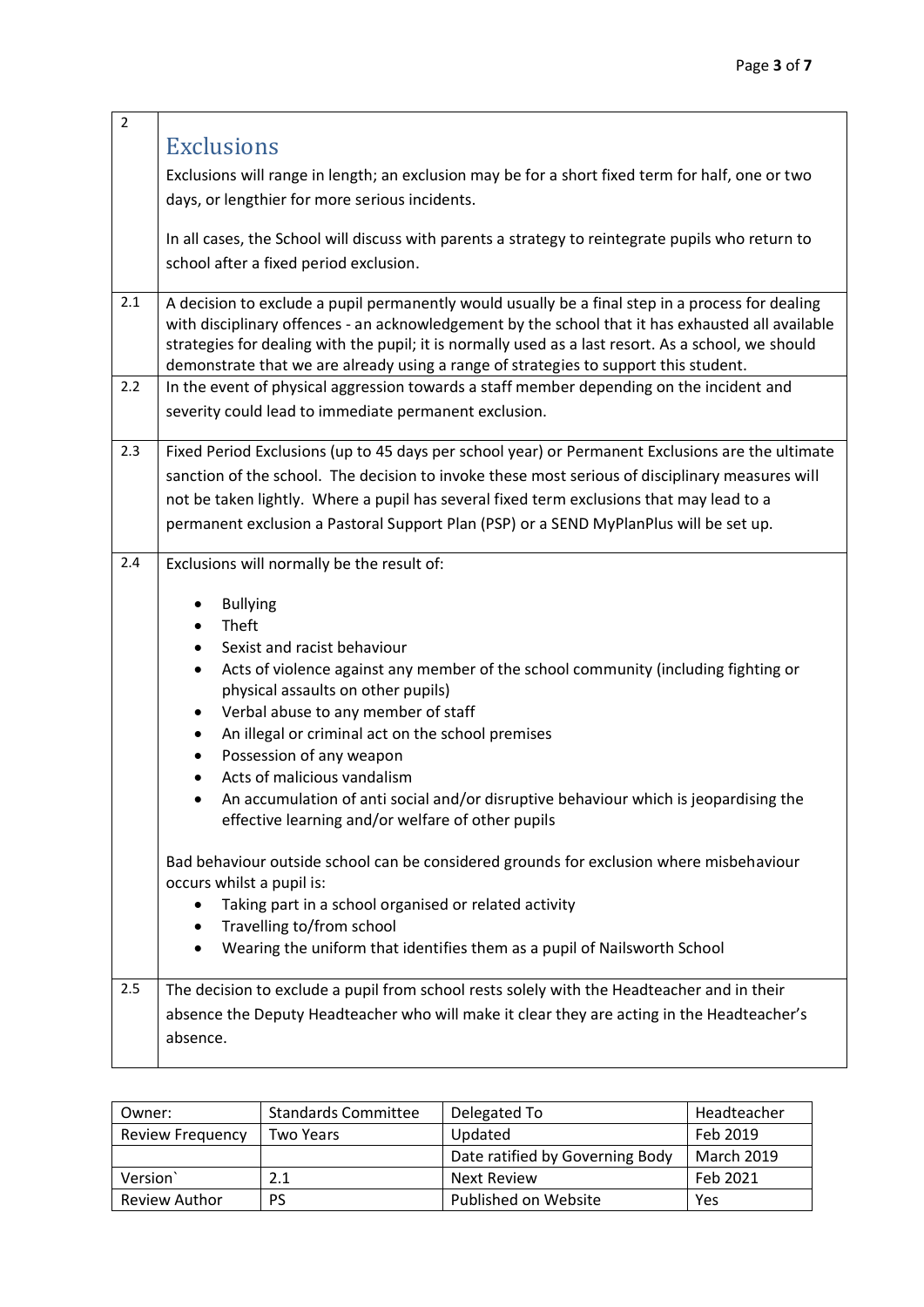|                | All pupils who have had an exclusion for any reason will have conditions attached to any school                                                                                                                                                                                                                                                                                 |
|----------------|---------------------------------------------------------------------------------------------------------------------------------------------------------------------------------------------------------------------------------------------------------------------------------------------------------------------------------------------------------------------------------|
|                | visits in that school year. It is not assumed they will participate.                                                                                                                                                                                                                                                                                                            |
|                | When a pupil is excluded for a fixed period, the exclusion will be for the minimum time judged<br>sufficient to ensure that the pupil and others in the school understand that the behaviour is<br>unacceptable.                                                                                                                                                                |
|                | For exclusions of more than two days, work will be set. Arrangements for collecting work will be<br>explained to parents. Where a pupil is excluded for a single block of more than fifteen days in a<br>term, arrangements will be made to enable the pupil to continue their education and to<br>facilitate the pupils reintegration into school at the end of the exclusion. |
| $\overline{3}$ | <b>General Procedures</b>                                                                                                                                                                                                                                                                                                                                                       |
| 3.1            | Where possible, the decision to exclude and the reasons for the exclusion will be notified to the<br>parents by the telephone the same day.                                                                                                                                                                                                                                     |
|                | It will always be followed up with a formal letter explaining the reasons for the exclusion. The<br>letter will inform the parents of their right to make representation in writing and/or in person to<br>a specially convened Governors' Disciplinary Meeting, comprising members of the governing<br>body with no connection to the pupil.                                   |
|                | A copy of the letter will be sent to:                                                                                                                                                                                                                                                                                                                                           |
|                | The Chair of Nailsworth C.E Primary School.<br>٠<br>The designated EE&I officer                                                                                                                                                                                                                                                                                                 |
|                | An exclusions form will be completed and sent to the EE&I Data Officer at Shire Hall, Gloucester.                                                                                                                                                                                                                                                                               |
|                | A note of the Governors' Disciplinary Meeting decision will be placed on the pupil's record with a<br>copy of the Head teacher's exclusion letter                                                                                                                                                                                                                               |
|                | All exclusions are reported termly to the full governing body.                                                                                                                                                                                                                                                                                                                  |
| 4              | <b>Permanent Exclusions</b>                                                                                                                                                                                                                                                                                                                                                     |
| 4.1            | The Headteacher will inform the Local Authority and the Governing body within one day of<br>permanently excluding a pupil.                                                                                                                                                                                                                                                      |
|                | A meeting of the Pupil Discipline Committee will be convened between the 6 <sup>th</sup> and 15 <sup>th</sup> school<br>day after notice of the exclusion to parents and the parents must be invited. The purpose of the<br>meeting is to hear any representation from parents and/or LA and to decide whether to<br>reinstate the pupil.                                       |

| Owner:                  | <b>Standards Committee</b> | Delegated To                    | Headteacher |
|-------------------------|----------------------------|---------------------------------|-------------|
| <b>Review Frequency</b> | <b>Two Years</b>           | Updated                         | Feb 2019    |
|                         |                            | Date ratified by Governing Body | March 2019  |
| Version                 | 2.1                        | <b>Next Review</b>              | Feb 2021    |
| Review Author           | PS                         | Published on Website            | Yes         |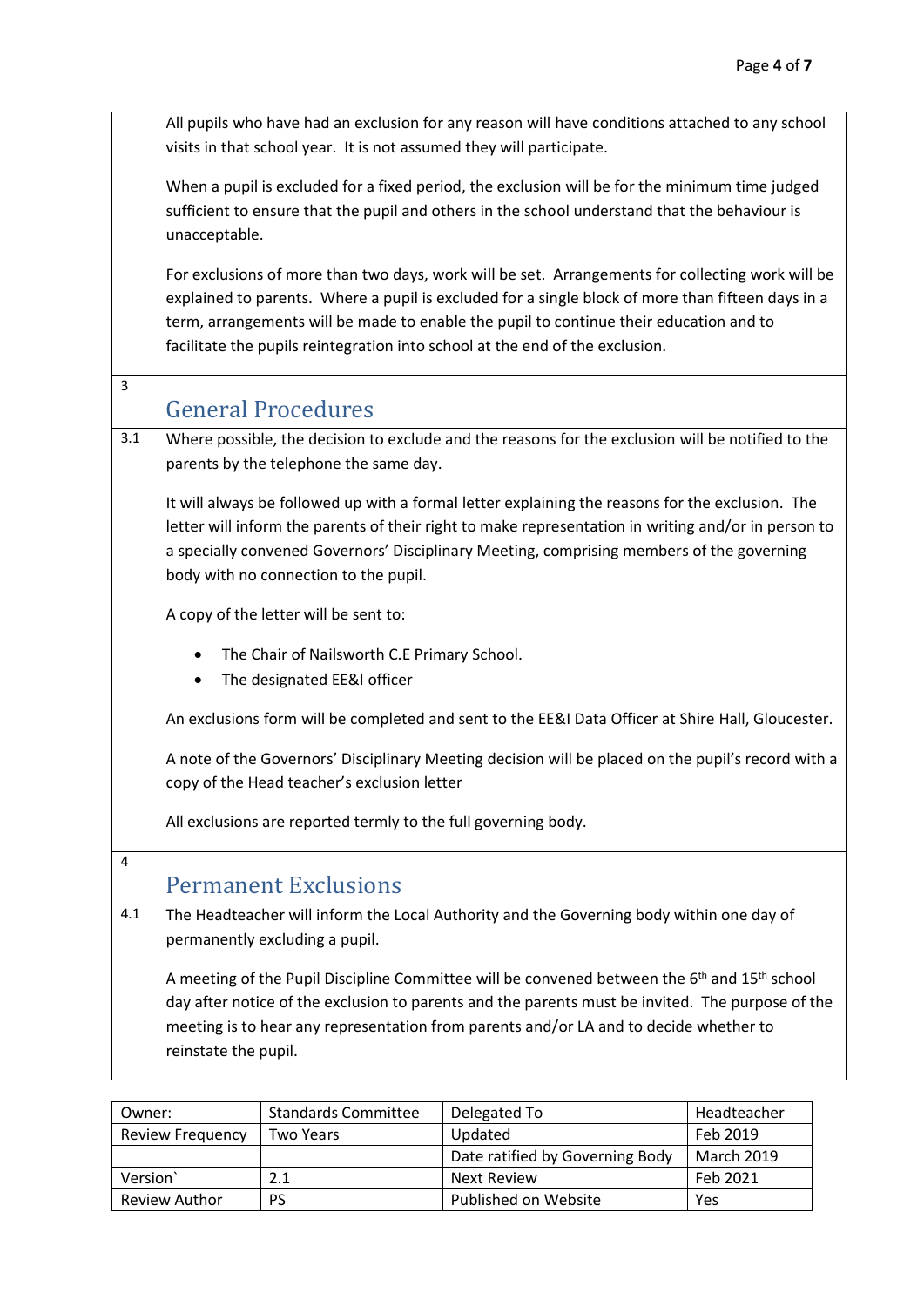|       | Prior to the meeting, the chair of the committee will make it clear to parents when they will be<br>informed about the decision, i.e. whether they should wait or whether they will be informed in<br>writing. If parents are asked to wait while the governors make their deliberations, they should<br>be invited back into the room at the same time as the head teacher to hear the governors'<br>decision. This decision should be also notified to parents and the LA in writing within one school<br>working day.<br>The pupil will not be removed from the school's admissions register until the appeal process has<br>been concluded or the time limit for an appeal has expired.<br>Special arrangements exist for Children in Care. The Headteacher will contact the EE&I Team on<br>the day of the exclusion to inform them that the child is in care and to invoke the CiC Transfer<br>Protocol. |
|-------|----------------------------------------------------------------------------------------------------------------------------------------------------------------------------------------------------------------------------------------------------------------------------------------------------------------------------------------------------------------------------------------------------------------------------------------------------------------------------------------------------------------------------------------------------------------------------------------------------------------------------------------------------------------------------------------------------------------------------------------------------------------------------------------------------------------------------------------------------------------------------------------------------------------|
| 5     | <b>Preventative Measures</b>                                                                                                                                                                                                                                                                                                                                                                                                                                                                                                                                                                                                                                                                                                                                                                                                                                                                                   |
| 5.1   | Pastoral Support Plan (PSP)<br>The school will use the PSP procedure & process developed by the EE&I Team to support a child<br>for whom normal school-based strategies have not been effective. It is a structured 16 week<br>intervention for pupils at risk of permanent exclusion.                                                                                                                                                                                                                                                                                                                                                                                                                                                                                                                                                                                                                         |
| $5.2$ | <b>SEND Reviews</b><br>The School will take account of their statutory duties including the SEND Code of Practice when<br>administering the exclusion process. They will, as far as possible, avoid excluding any pupil with a<br>Statement of Special Education Need or Education, Health & Care Plan. If such a child is at risk of<br>permanent exclusion, an early review will be convened.                                                                                                                                                                                                                                                                                                                                                                                                                                                                                                                |
| 5.3   | <b>Managed Moves</b><br>A managed move is an agreement between two schools, a pupil and their parents. It allows a<br>pupil at risk of exclusion to transfer to another school. It will only be considered in the later<br>stages of a PSP where there is little or no evidence of success.                                                                                                                                                                                                                                                                                                                                                                                                                                                                                                                                                                                                                    |
| 5.4   | <b>Holistic Assessment</b><br>Disruptive behaviour can be a sign of unmet needs. Where the School has concerns about a<br>pupil's behaviour it will try to identify whether there are any causal factors and intervene early<br>in order to reduce the need for exclusion. Consideration will be given to a multi agency<br>assessment that could identify unmet special needs, go beyond educational needs and/or<br>consider whether the child is likely to be defined as being in a key vulnerable group e.g. pupil<br>eligible for free school meals, child in care or from certain ethnic groups.                                                                                                                                                                                                                                                                                                         |

| Owner:                  | <b>Standards Committee</b> | Delegated To                    | Headteacher       |
|-------------------------|----------------------------|---------------------------------|-------------------|
| <b>Review Frequency</b> | Two Years                  | Updated                         | Feb 2019          |
|                         |                            | Date ratified by Governing Body | <b>March 2019</b> |
| Version                 | 2.1                        | <b>Next Review</b>              | Feb 2021          |
| <b>Review Author</b>    | <b>PS</b>                  | Published on Website            | Yes               |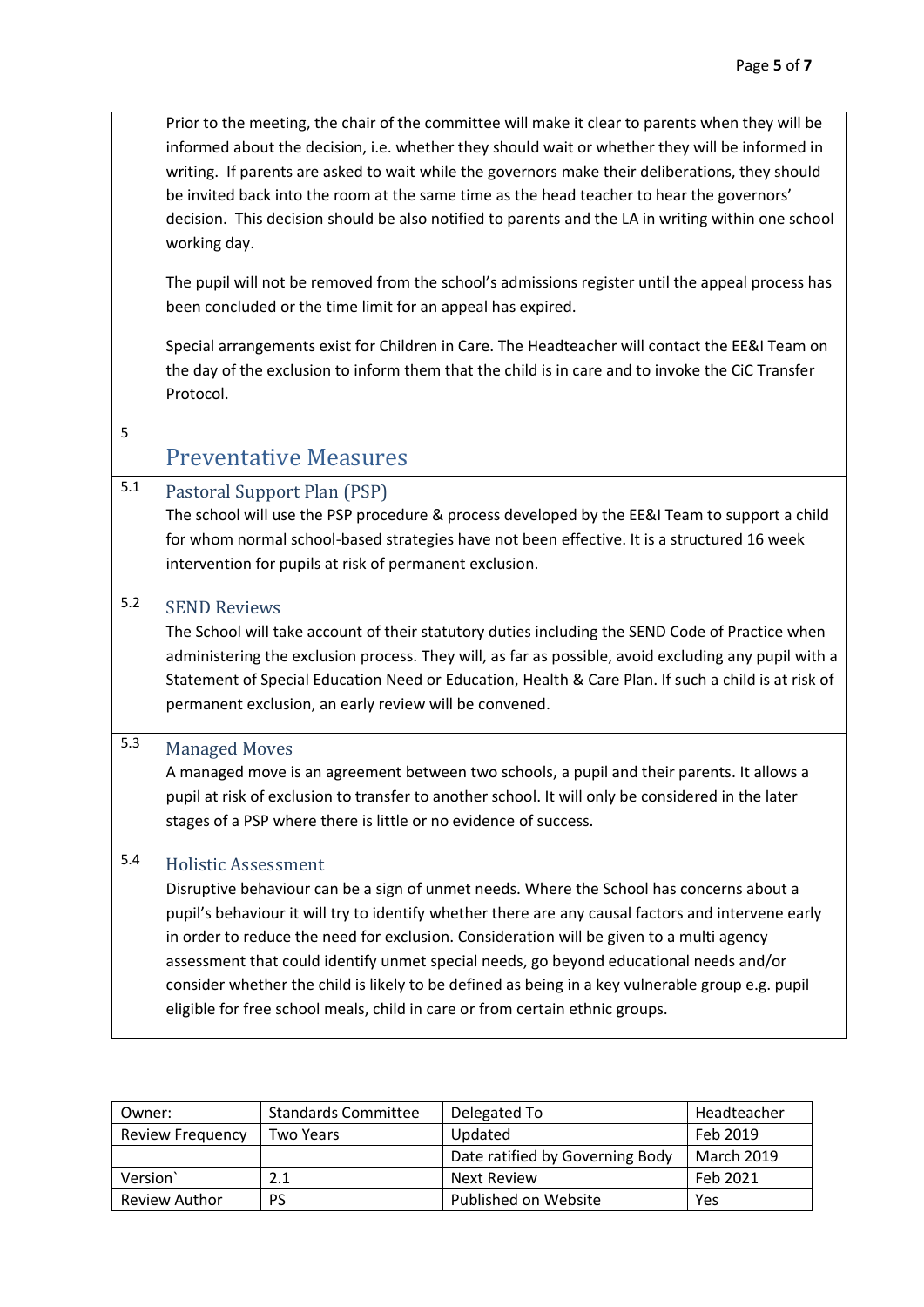| 5.5            | Referral to specific support services:<br>The School may also refer a child/family to a specific support service such as Children & Young<br>People's service (formerly CAMHS) or voluntary sector support services                                                                                                                                                                                                                                                                                                                                                                                                                                                                                                                                                                                                                                                                                                                                                                                                                                                                                                                                                                                                  |
|----------------|----------------------------------------------------------------------------------------------------------------------------------------------------------------------------------------------------------------------------------------------------------------------------------------------------------------------------------------------------------------------------------------------------------------------------------------------------------------------------------------------------------------------------------------------------------------------------------------------------------------------------------------------------------------------------------------------------------------------------------------------------------------------------------------------------------------------------------------------------------------------------------------------------------------------------------------------------------------------------------------------------------------------------------------------------------------------------------------------------------------------------------------------------------------------------------------------------------------------|
| 6              | Other Policies to be aware of:<br>Behaviour<br>Anti Bullying<br>Equalities<br>Special Educational Needs and Disabilities<br>Safeguarding & Child Protection                                                                                                                                                                                                                                                                                                                                                                                                                                                                                                                                                                                                                                                                                                                                                                                                                                                                                                                                                                                                                                                          |
| $\overline{7}$ | Review period:<br>This policy will be reviewed by Governors following any permanent exclusion or where<br>exclusions have totalled above 15 days in a term                                                                                                                                                                                                                                                                                                                                                                                                                                                                                                                                                                                                                                                                                                                                                                                                                                                                                                                                                                                                                                                           |
| 8              | <b>Useful contacts</b><br>If you want advice about exclusions you can contact:<br>Education Inclusion Service, Gloucestershire County Council Tel: 01452 427360/427800<br>Coram Children's Legal Centre on 0345 345 4345 or through<br>http://www.childrenslegalcentre.com/index.php?page=education legal practice<br>ACE education on 0300 0115 142 on Monday to Wednesday from 10 am to 1 pm during<br>term time and on the website: http://www.ace-ed.org.uk/<br>The National Autistic Society (Schools Exclusion Service (England) on 0808 800 4002 or<br>through schoolexclusions@nas.org.uk<br>Independent Parental Special Education Advice http://www.ipsea.org.uk/<br>Further sources of advice can be accessed from:<br>The government's guidance to schools on exclusion<br>https://www.gov.uk/government/publications/school-exclusion<br>'School discipline and exclusions' and 'Complaint about a school or childminder':<br>$\bullet$<br>https://www.gov.uk/school-discipline-exclusions/exclusions and<br>https://www.gov.uk/complain-about-school<br>Gloucestershire Exclusion leaflet for parents:<br>https://www.gloucestershire.gov.uk/media/17045/exclusion-leaflet-for-parents-2017-<br>18.pdf |

| Owner:                  | <b>Standards Committee</b> | Delegated To                    | Headteacher       |
|-------------------------|----------------------------|---------------------------------|-------------------|
| <b>Review Frequency</b> | Two Years                  | Updated                         | Feb 2019          |
|                         |                            | Date ratified by Governing Body | <b>March 2019</b> |
| Version                 | 2.1                        | <b>Next Review</b>              | Feb 2021          |
| <b>Review Author</b>    | PS                         | Published on Website            | Yes               |